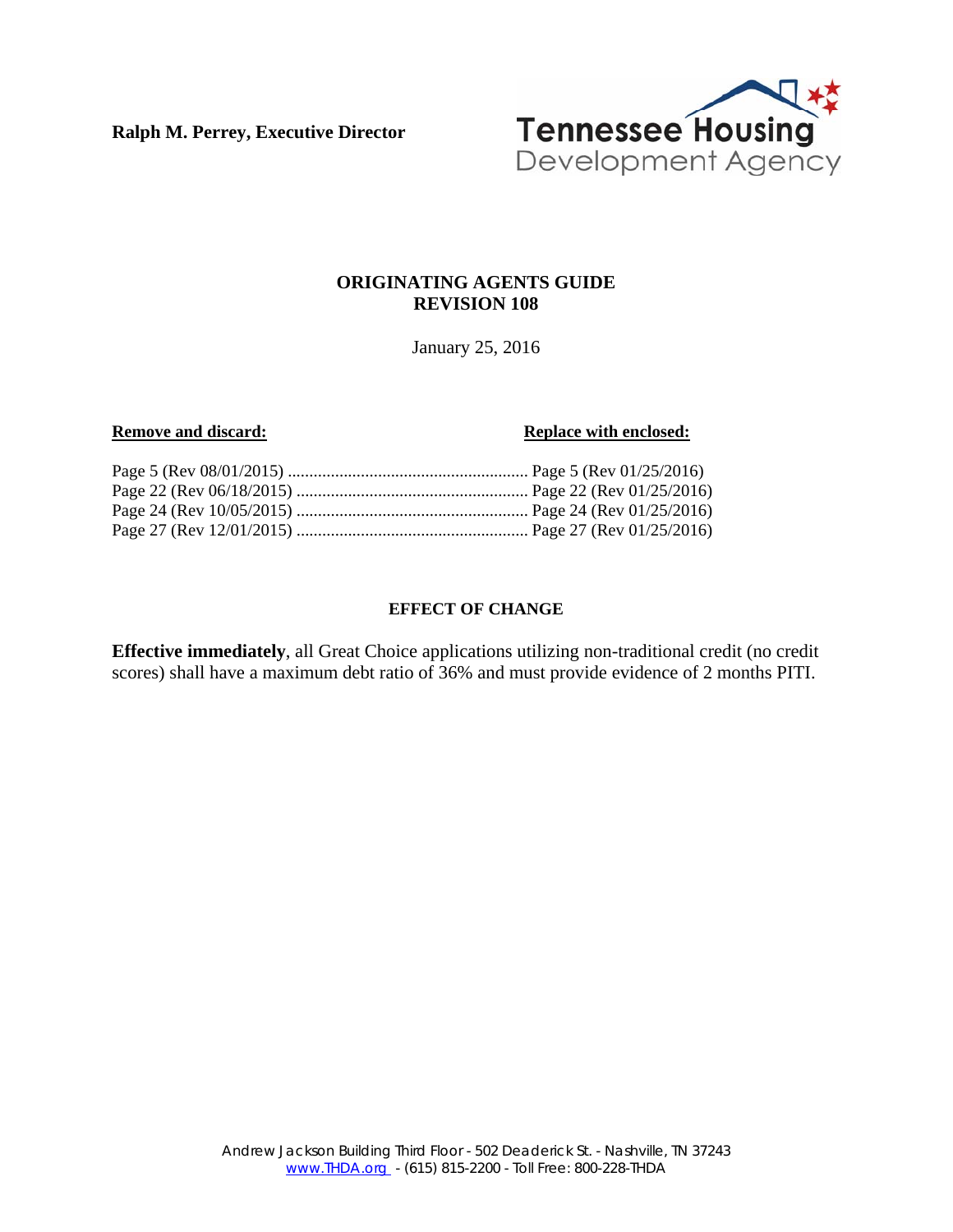# **C. THDA Veterans Homeownership for the Brave Loan Program**

This loan program offers a below market interest rate to qualified members of the United States military, National Guard, Veterans and some spouses. A 50 basis point rate reduction will apply to the Great Choice, based on the current rate at time of loan submission.

|                                     | THDA Veterans Homeownership for the Brave Program                                                                                                                                                                                                                                                                                                                                                                                                                                                             |
|-------------------------------------|---------------------------------------------------------------------------------------------------------------------------------------------------------------------------------------------------------------------------------------------------------------------------------------------------------------------------------------------------------------------------------------------------------------------------------------------------------------------------------------------------------------|
| <b>Maximum Loan Amount</b>          | Not to exceed current THDA acquisition limits                                                                                                                                                                                                                                                                                                                                                                                                                                                                 |
| <b>Purchase product only</b>        | Refinance and second liens ineligible                                                                                                                                                                                                                                                                                                                                                                                                                                                                         |
| <b>Maximum LTV</b>                  | Subject to FHA, VA, and USDA/RD Guidelines. Conventional Loans 78% LTV<br>or less.                                                                                                                                                                                                                                                                                                                                                                                                                            |
| <b>Underwriting guidelines</b>      | FHA, VA, USDA, and Conventional underwriting guidelines through D.U. apply<br>except as modified by THDA product guidelines. Manual Underwriting acceptable<br>with no credit score available.                                                                                                                                                                                                                                                                                                                |
| <b>Eligible Borrowers</b>           | All Veterans<br>Active Duty Military (including those in their first tour of duty)<br><b>Retired Military</b><br>Active Duty Reservists or Reservists who have served 180 days or more active duty<br>If discharged or release was done so under conditions other than dishonorable<br>Spouse of Veteran or Surviving Spouse of Veteran                                                                                                                                                                       |
| <b>Income</b>                       | Borrower's income must not exceed THDA current income limits per county.<br>Income will be calculated based on THDA current income guidelines. Borrower<br>must provide a DD-214 or most recent enlistment papers along with the most<br>recent LES for active duty military                                                                                                                                                                                                                                  |
| <b>First Time Homebuyer Rule</b>    | First Time Homebuyer Rule does not apply:<br>to "veterans" as defined in 38 U.S.C. Section 101, so long as the veteran did not<br>previously receive a bond finance mortgage under this exception and, generally,<br>includes anyone (a) who has served in the military and has been released under<br>conditions other than dishonorable or (b) who has re-enlisted, but could have been<br>discharged or released under conditions other than dishonorable.                                                 |
| <b>Minimum FICO requirement</b>     | 640                                                                                                                                                                                                                                                                                                                                                                                                                                                                                                           |
| <b>Maximum Debt to Income ratio</b> | 45%                                                                                                                                                                                                                                                                                                                                                                                                                                                                                                           |
| <b>Manual Underwriting</b>          | Income will be calculated based on current THDA guidelines. Borrower(s) with no<br>credit scores may be manually underwritten using non-traditional credit guidelines<br>in accordance with FHA, VA, and USDA/RD requirements to include those loans<br>with an FHA Scorecard with a decision response of Refer/Eligible if the decision<br>clearly states "No Score". If there are other risk factors stated other than "No<br>Score", THDA will not accept the loan application. See additional guidelines. |
| <b>Eligible Property</b>            | 1 unit single family residence, townhouse or condo                                                                                                                                                                                                                                                                                                                                                                                                                                                            |
| Occupancy                           | Borrower/Co-borrower must occupy the property as their primary residence.                                                                                                                                                                                                                                                                                                                                                                                                                                     |
| <b>Downpayment</b>                  | Required downpayment is based on FHA, VA or USDA program guidelines. The<br>required downpayment for Conventional loans is 22%.                                                                                                                                                                                                                                                                                                                                                                               |
| <b>Homebuyer Education</b>          | Required prior to closing                                                                                                                                                                                                                                                                                                                                                                                                                                                                                     |
| <b>Escrows</b>                      | Escrow waivers are not permitted. Escrow for taxes and insurance is required                                                                                                                                                                                                                                                                                                                                                                                                                                  |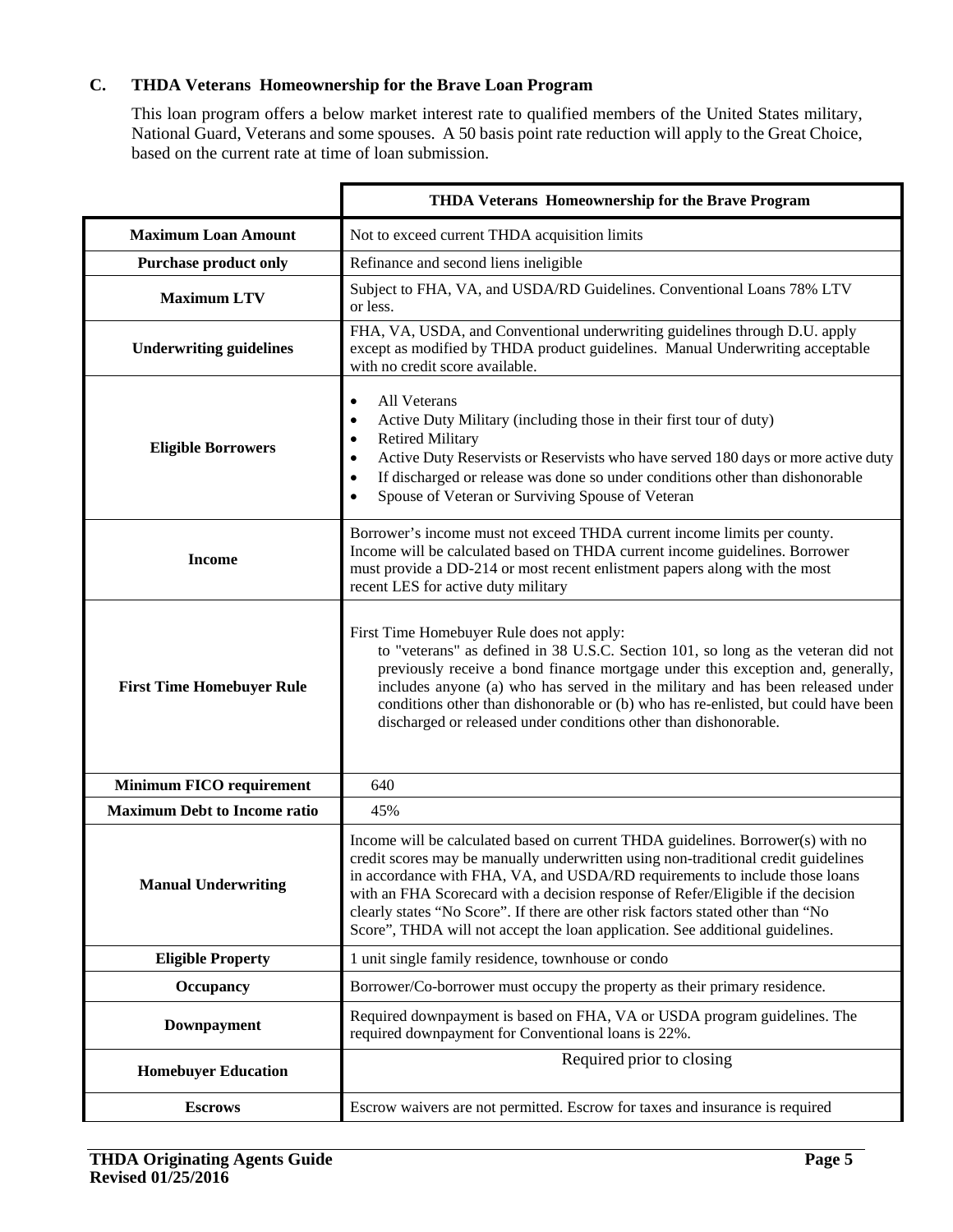- The victim/borrower does not have to purchase in the declared disaster areas.
- Find the listed Presidentially declared disaster areas at: www.fema.gov .
- The victim/borrower has to provide proof of permanent residence in the disaster area and proof of destruction of residence with the following recommended documents:
	- o Proof of permanent residence: valid driver's license, voter registration card, or utility bills;
	- o Proof of destruction of residence: an insurance report, an inspection report by an independent fee inspector or government agency (FEMA), or conclusive photographic evidence showing the destruction or damage.

The following properties are eligible: one unit detached homes, approved condominium projects, or spot loan condominiums. (Two, three, and four unit properties are not eligible to be purchased in this program.)

Closing costs and prepaids can be paid by the buyer, seller, Originating Agent, or through the THDA Great Choice Plus second mortgage loan program.

Standard FHA and THDA underwriting guidelines apply for qualification.

- 4. THDA will not accept applications from any applicant whose credit score is below 640. Borrower(s) with no credit scores, however, may be manually underwritten using nontraditional credit guidelines in accordance with FHA, VA or Rural Development requirements.
- 5. The total debt to income ratio must not exceed 45%. Debt to income ratio for manual underwriting must not exceed 43%. Debt to income ratio for non-traditional credit file (no scores) is limited to 36%.
- 6. Other Considerations
	- a. A Gift of Equity may be considered by THDA on a case-by-case basis on an existing home or new construction under certain circumstances. The terms of the Gift of Equity must be stated in the sales contract and must be from an immediate family member. Immediate family member is defined as parents, siblings and grandparents. If the home is proposed or under construction, the maximum loan cannot exceed the borrower's actual cost of construction plus the borrower's actual cost of the lot, both of which must be verified. THDA reserves the right to ask for or require additional documentation on any loan with a Gift of Equity.
	- b. For transactions involving estate sales wherein the Applicant is an heir, the maximum loan amount must be calculated after deducting the Applicant/heir's anticipated share of the sale proceeds.

#### **D. Security**

All THDA loans must be secured by a first lien on the property. In addition, at the option of the borrower, a Great Choice Plus loan for DPA/closing costs assistance may be provided. All Great Choice Plus loans must be secured by a second lien on the property.

#### **E. Loan Payment Terms**

### 1. Great Choice

Great Choice loans must be fully amortized, with level payments, and must be for a term of 30 years. If a 30 year loan term exceeds the economic life of the property, as provided in the appraisal report, THDA may not approve the loan.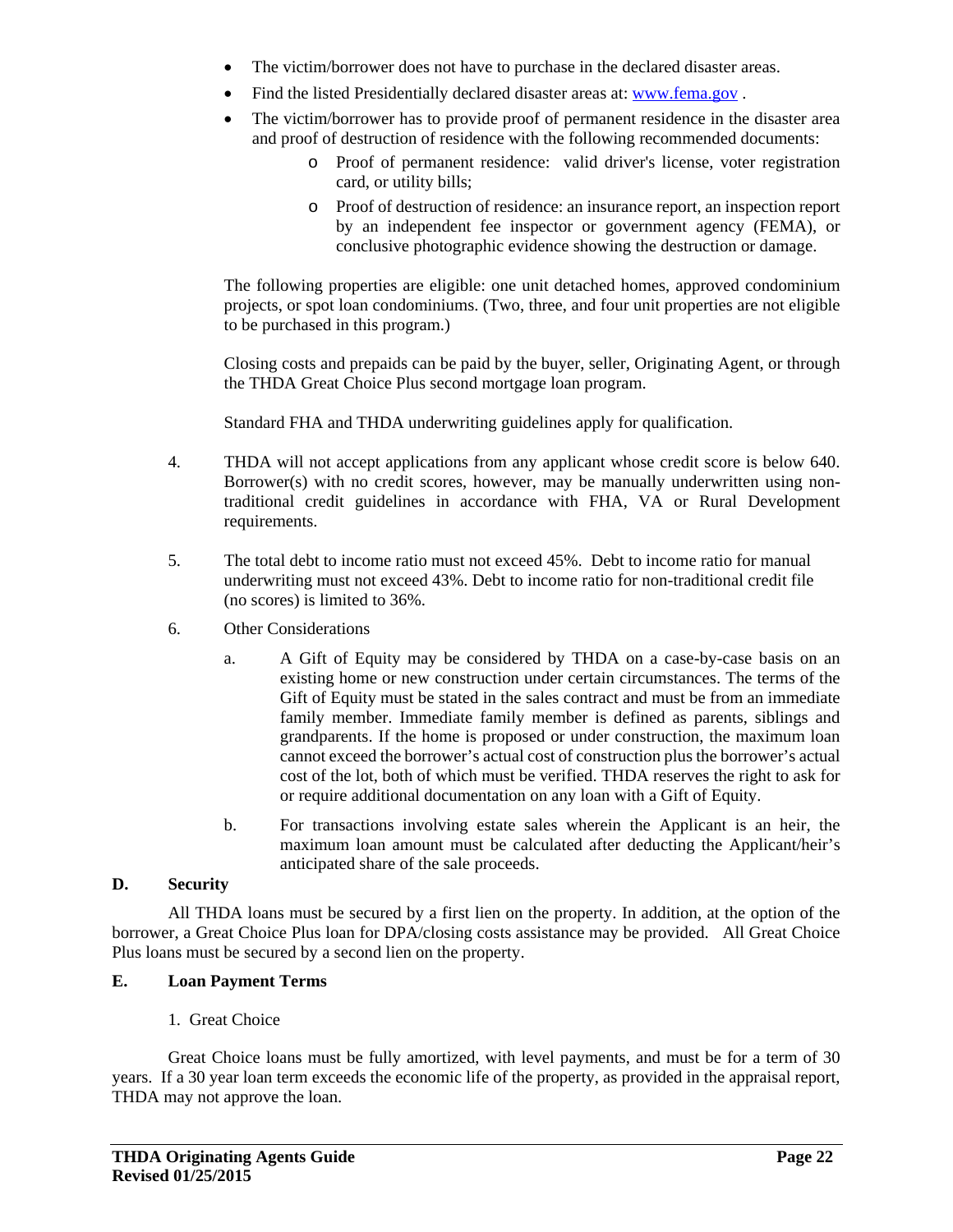### **5.1 OVERVIEW**

#### **A. Disclosures**

1. Great Choice

Originating agents are required to provide all disclosures that comply with all federal and state laws and/or regulations. These include, without limitation, signed and dated copies of loan estimate, Tennessee Residential Property Condition Disclosure and transfer of servicing disclosures.

2. Great Choice Plus

Originating agents will provide all disclosures that comply with all federal and state laws and/or regulations. These include GFE and Disclosure of Loan Terms.

#### **B. Underwriting Guidelines, Debt Ratios, Credit Scores, Compensating Factors**

Eligible applicants must meet credit underwriting standards of the relevant insuring program, as evidenced by the approval of a Direct Endorsement underwriter or the insurer, program accepted, underwriting software, i.e. Loan Prospector (LP), Desktop Underwriter (DU). LP or DU acceptance must also be signed by the Originating Agent underwriter or processor verifying the accuracy of information or data required to receive approval.

All loan submissions with a borrower(s) credit score (middle score or lowest score if only two scores) below 640 will not be eligible for THDA funding. THDA will accept loans with the following decision responses which shall meet the following THDA requirements:

- 1. Approve/Eligible: Maximum debt ratio of 45% and a minimum credit score of 640.
- 2. Refer/Eligible due to "no score" only: Loans must be manually underwritten using non traditional credit guidelines in accordance with FHA guidelines, maximum debt ratio of 36%.
	- Two months PITI in reserves. This cannot be a gift.
- 3. Refer/Eligible: Loans must be manually underwritten, maximum debt ratio of 43%, minimum credit score of 640, and must meet two of the three THDA overlays listed below.
	- The borrower must have a verified rental history. Verification of rental (VOR) is acceptable if borrower is renting from a commercial management company; or 12 months canceled checks/bank verification if borrower is renting from a private landlord.
	- One month PITI in reserves. This cannot be a gift.
	- A two year job history with a minimum of 12 months at current employer.
- 4. Approve/Ineligible: As it refers to the HUD REO \$100.00 down payment program only, maximum debt ratio of 45% and minimum credit score of 640.

All THDA loan application packages will be required to include a copy of the completed FHA Loan Underwriting and Transmittal Summary or Loan Analysis signed by an authorized program endorsed underwriter of the Originating Agent, or correspondent underwriting agent. (See Section 6.2. K)

Any closed loan subsequently determined to be ineligible for program insurance due to noncompliance with that program's credit underwriting guidelines will be ineligible for THDA funding and subject to repurchase without exception.

### **C. Homebuyer Education**

 Great Choice Plus and Homeownership for the Brave borrowers are required to obtain pre-purchase homebuyer education and counseling provided by a THDA approved Homebuyer Education (HBEI) Provider at one of the approved agencies listed on THDA's website at www.thda.org. Each person on the loan is required to obtain homebuyer education. The following formats are available for Homebuyer Education: